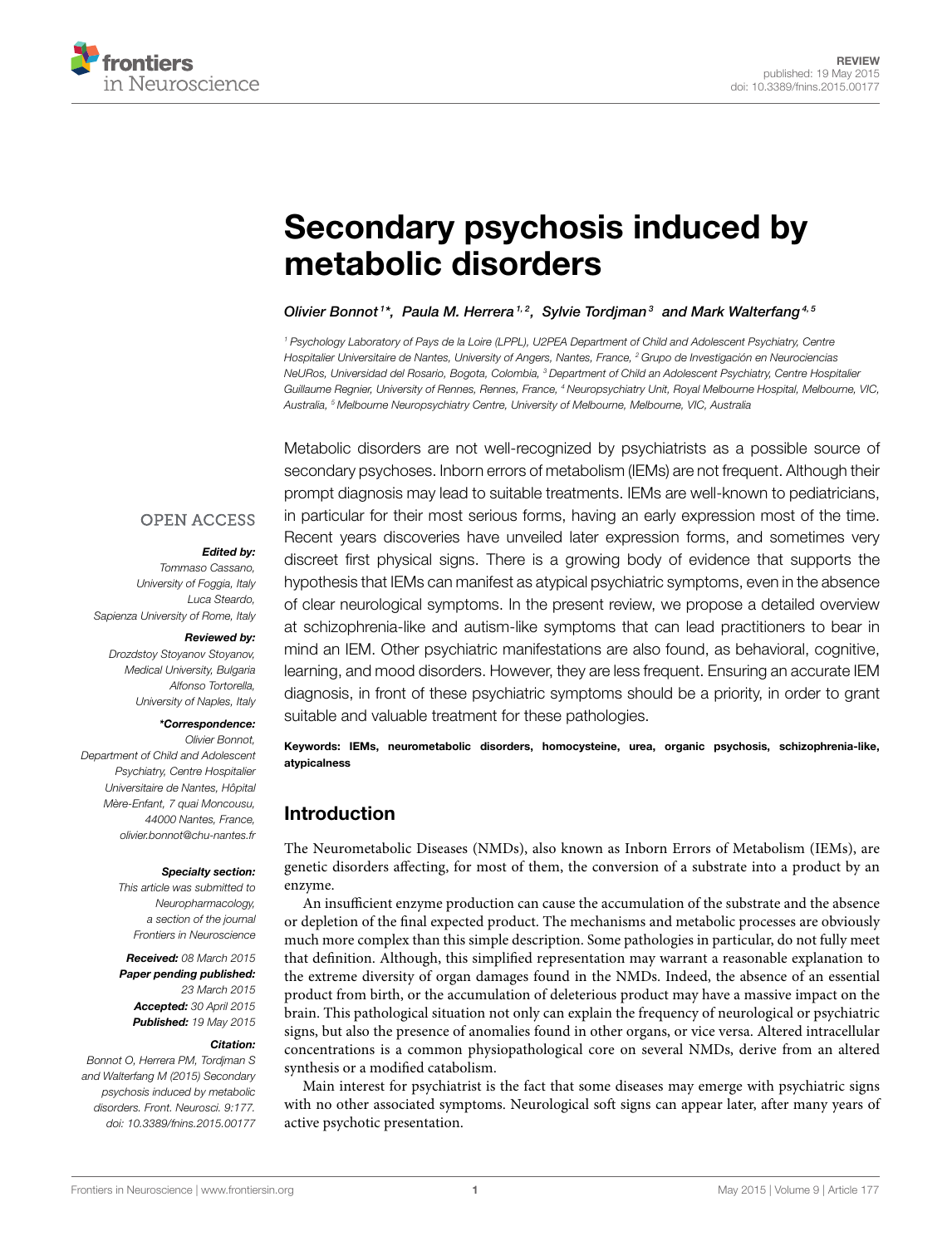Once the metabolic disease is recognized, it is possible to adopt simple therapeutic strategies. For some conditions, this may imply dietary changes in order to avoid non-degradable substrate accumulation, or increasing the intake of an absent product, sometimes a humble vitamin.

Moreover, advances are made in enzyme therapy. The simplicity of the therapeutic plan should be a call to all practitioner for acquiring a better knowledge, and thus recognition, of these treatable diseases.

In this paper, we will introduce some of the NMDs having psychiatric clinical presentation and a potential improvement when receiving suitable treatment. We are going to focus on NDMs leading to schizophrenia like symptoms and some developmental disorders.

### Methods

Data sources has been explored on published literature (MEDLINE sources) inspecting Disorders of Homocysteine Metabolism (DHMs): cystathionine beta-synthase deficiency [CbS-D] and methyltetrahydrofolate reductase deficiency [MTHFR-D], acute porphyria (POR), urea cycle disorders (UCD), cerebrotendinous-xanthomatosis (CTX), Wilson disease (WD), and Niemann-Pick disease type C (NP-C).

Literature scrutiny included all case reports, case series and reviews accounting for original data reporting psychiatric symptoms and cognitive impairments, between a data range from January 1967 and June 2014. A four-step standardized strategy was applied for the selection process.

Selected items were screened for the presence of psychiatric signs and symptoms as key features of disease, natural history, severity and treatments.

A final selection over 619 documents was retained. Documents analyses were conducted as follow: CbS-D ( $n = 6$ ), MRHFR-D ( $n = 4$ ), UCD ( $n = 8$ ), POR ( $n = 12$ ), CTX ( $n = 16$ ), NP-C ( $n = 9$ ). Inclusion was also made for six non-systematic literature published reviews. A lack of explicit description of psychiatric symptoms was observed over several published reports.

All relevant findings will be presented in a didactic perspective, through key features for each disease, the presence of psychiatric symptoms and particular sings suggesting a possible IEM leading to secondary psychosis or developmental events.

# Neurometabolic Disease and Schizophrenia Spectrum Disorder

Schizophrenia presents an estimated prevalence of 1% of the general population [\(Barbato, 1998\)](#page-6-0). Nowadays, there is a widespread knowledge about the fact that patients suffering from schizophrenia have enlarged risks of somatic medical conditions. Complex metabolic syndromes, accounting for hyperglycaemia, dyslipidemia, along with higher global cardiovascular risk for acute myocardial infarction, are listed among the many organic conditions associated with schizophrenic disorders [\(Price and Ron, 2003\)](#page-7-0). A non-negligent part of these metabolic pathologies can be induced by antipsychotic treatments, as hyperprolactinemia and overweight, but others, as cerebro vascular accidents, are suspected to be facilitated by endothelium specific diseases, not fully understood to date [\(Harris et al., 2008\)](#page-6-1). Given the extreme complexity of comorbid interactions, it may become difficult to know the exact proportion of these metabolic disorders exhibited by patients in all schizophrenia cases.

The literature review mentions a study conducted on 268 patients, affording 6% prevalence for all organic causes potentially linked to psychotic symptoms [\(Johnstone et al., 1987\)](#page-6-2). NMDs are accounted among all pathologies, although they are considered as rare diseases, probably under estimated at 4/10,000 in the general population [\(Applegarth et al., 2000\)](#page-6-3). However, some of them are treatable, which allow us to highlight the interest to know how to make an accurate diagnosis (Bonnot et al., [2014\)](#page-6-4) (**[Table 1](#page-2-0)**).

# Disorders of Homocysteine Metabolism (DHMs)

Two pathologies linked to the absence of two distinct enzymes fall into this group: Cystathionine beta synthase deficiency (CbS) and methyltetrahydrofolate reductase deficiency (MTHFR).

Hyperhomocystinuria due to CbS deficiency has a prevalence estimated at 1/350,000 births, being an autosomal recessive condition. CbS usually converts homocysteine to cystathionine with the help of three cofactors including vitamin B12 and folic acid. The accumulation of homocysteine is responsible for highly variable clinical features including skeletal abnormalities as a knock-knees or pes cavus, sometimes associated with scoliosis and osteoporosis. One of the morphotypes is a Marfan-like habitus (large size and thinness). Thromboembolic disorders of small or great vessels were presented in 25% of a sample of 15 patients. There are also eye disorders, as lenticular ectopia (in 85% of cases) and severe myopia. Intellectual Disability (ID) is common but not constant.

These signs are frequently associated with psychiatric mood disorders and anxiety disorders. Obsessive compulsive disorder has been reported on half of this population [\(Abbott et al., 1987\)](#page-6-5), Schizophrenic-like disorders are also possible and can be an isolated clinical feature [\(Li and Stewart, 1999\)](#page-6-6).

Homocystinuria related to MTHFR deficiency is an autosomal recessive defect caused by a mutation in the MTHFR gene [1p36.3]. The absence of the enzyme prevents the remethylation of homocysteine to methionine, and therefore leads to a hyperhomocystinemia and hypo-homocystinuria. Usually, it manifests through early severe neurological signs a apnea, microcephaly and seizures. MTHFR deficiency can also have a late expression while combining Intellectual Disability, ataxia, and schizophrenic like disorders.

Schizophrenic symptoms are often very productive with polymorphic and often visual hallucinations. Several cases are described in the literature [\(Mattson and Shea, 2003;](#page-7-1) [Roze et al.,](#page-7-2) [2003;](#page-7-2) [Gilbody et al., 2007\)](#page-6-7). The psychotic outburst is usually insidious, but can be dramatically prompted during a postsurgical episode. Roze describes the case of a 16 years old girl, with a dissociative state, having an altered course of though and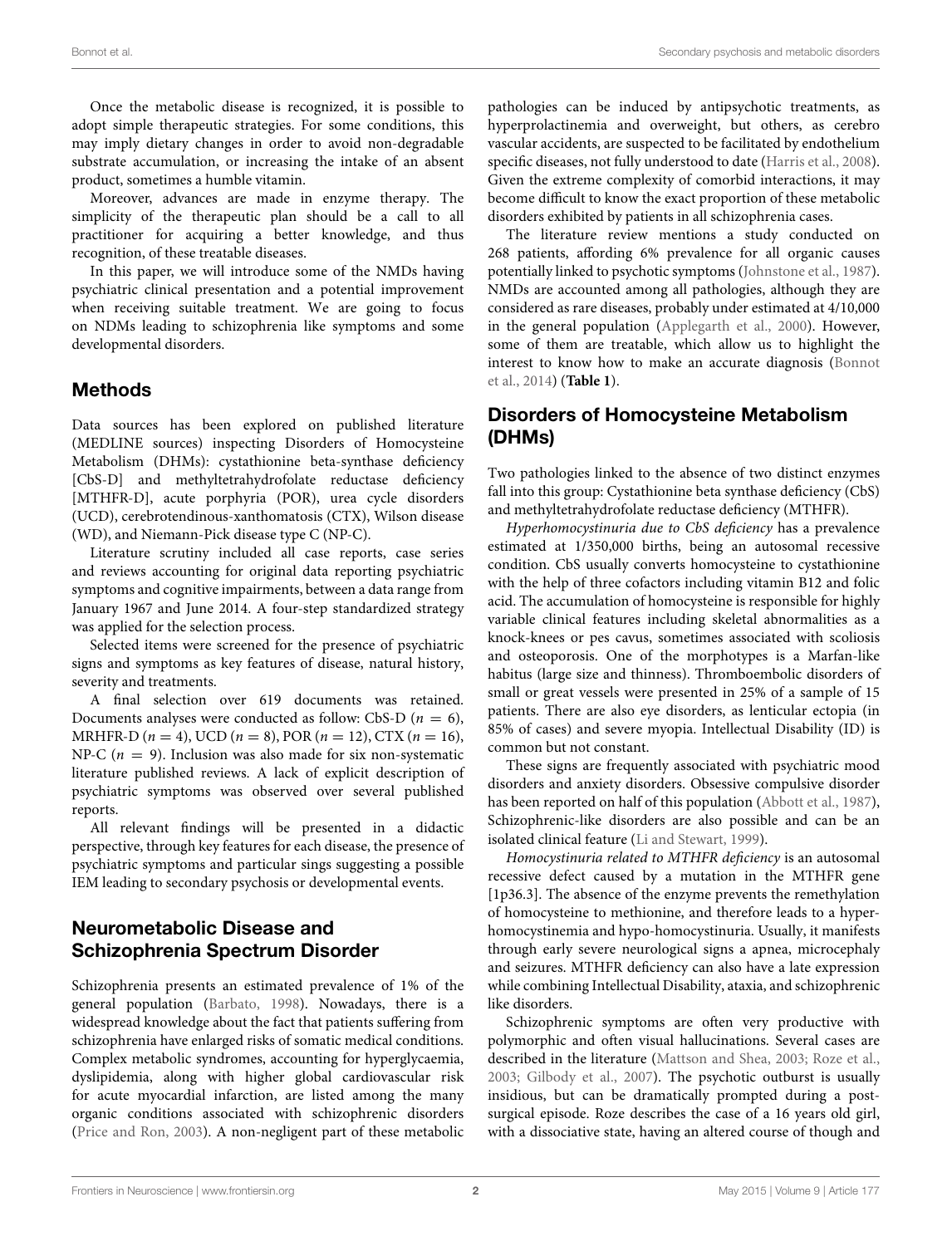#### <span id="page-2-0"></span>TABLE 1 | List of seven NMDs organic and psychiatric symptoms.

### Core clinical features, diagnosis and treatment hints Disorder Organic symptoms Psychiatric symptoms Trigger event Biomarkers Treatment Homocysteinemia Thrombolembolism Intellectual disabilities Protein diet Homocysteinimia [CbS] Scoliosis Mood disorders Post-surgery Methioninemia Marfan-like habitus OCD Cerebellar signs **Schizophrenia-like sx** Homocysteinemia Apnea\* Intellectual Disabilities High (Met) diet Homocysteinimia Vitamin B12 [MTHFR] Seizures\* Visual hallucinations Methioninemia Diet\*\* Microcephaly **Schizophrenia-like sx Pyroxine** Pyroxine Ataxia Urea cycle Abdominal pain Mood disorders Protein diet Hyperammoniemia Diet\*\* disorders [UCDs] Confusion Contrastion Intense hallucinations Post-surgery Nausea/vomiting Drugs\*\*\* Porphyiria Black/red urine **Schizophrenia-like sx** Periodic outburst PBG in urine IV hemin [POR] Abdominal pain Delusions ALA in blood IV carbohydrate Constipation Hallucinations Nausea/vomiting Course of though dist. Hepatic disturb. **Catatonia** Erythropoietic disturb. Mood disorders Confusion Wilson disease Tremor Mood disorders Ceruloplasmin copper [WD] Dystonia Personality changes chelation Dysarthria **Schizophrenia-like sx** Hallucinations  $++$ Kayser-Fleischer ring Altered cognitif Fx Niemann-Pick **SNP + + + Autism-like sx** Incidious Skyn biopsy **Standight Skyn biopsy** Myglustat disease type C Deafness\* **Schizophrenia-like sx** Fibroblast culture [NP-C] Neonatal jaundice\* Visual hallucinations Filipin staining Dystonia **Example 2018** Frontal syndrome **and Syndrome** [NPC1 and NPC2 gene test] Ataxia Dysartria Dysphagia Splenomegaly Cerebrotendinous Xanthomas **ADHD ADHD** ADHO MRI signs MEN signs chenodeoxycholic xanthomatosis Chronic diarrhea **Schizophrenia-like sx** High cholestanol Acid [CTX] Spastic paralysis Mood disorders Mood context and the ICYP27A1 gene test] Epilepsie\* Intellectual disabilities Ataxia Cognitive decline Polyneuropathy Juvenile cataract

NMDs, Neurometabolic disorders; OCD, Obsessive compulsive disordes; Met, Methionine; SNP, Supranuclear Palsy; ADHD, Attention Deficit Hyperactive Disorder; MRI, Magnetic Resonance Imaging; sx, symptoms; dist, disturbances. Bold values correspond to noticeable organic or psychiatric symptoms.

\*Early symptoms after birth or childhood.

\*\*Protein restriction diet, \*\*\*Trigger drugs reported are corticosteroids and valproic acid.

visual and auditory hallucinations, during 3 months. She used to be a responsible student without major difficulties and did not exhibit any abnormal development trait before the onset of the dissociative state. During the psychiatric interview, only one organic sign was reported: a recent urinary incontinence. Neurological examination revealed an areflective paraparesia and a right plantar extension reflex. Further diagnosis explorations and complete neurological examination were carried out due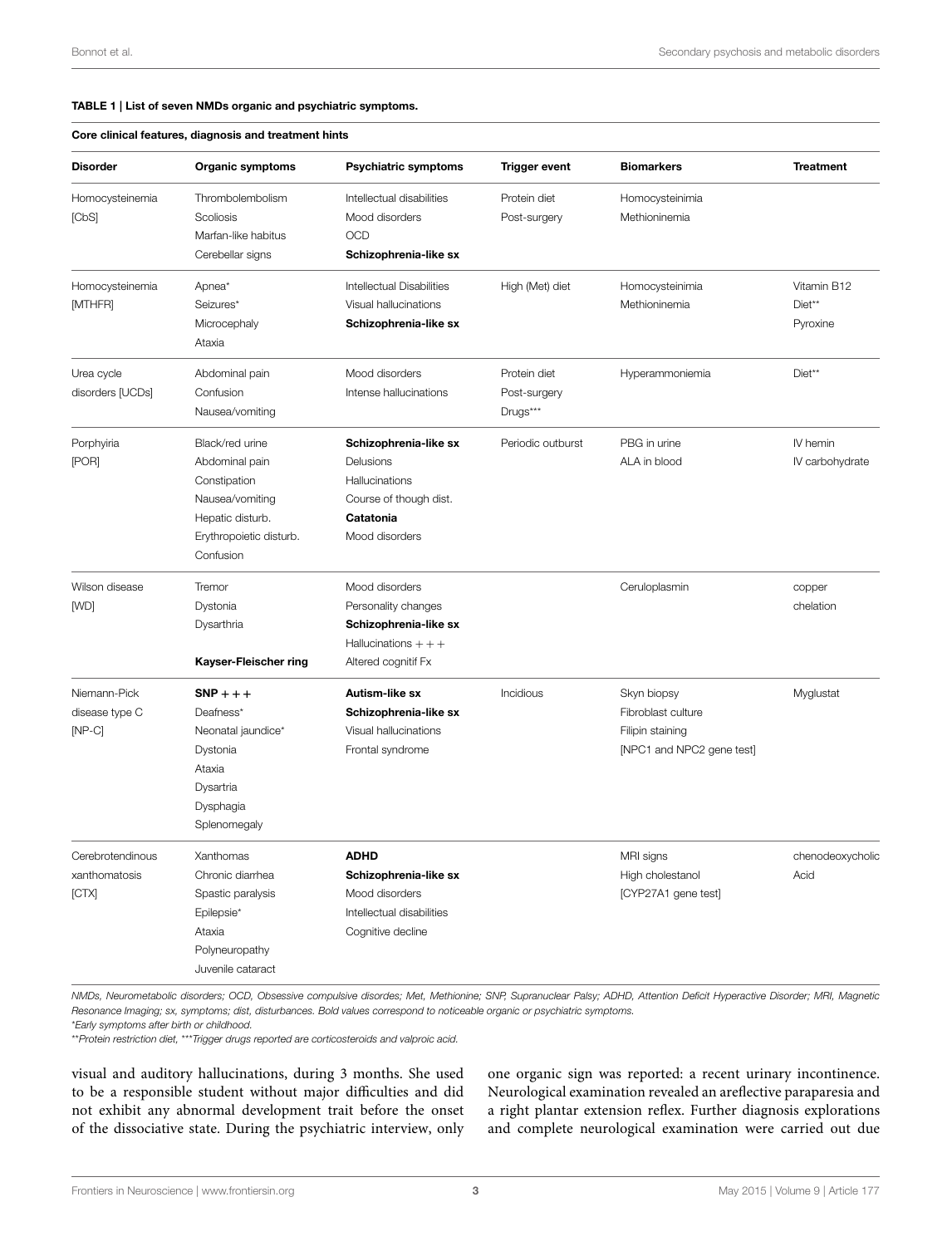to familiar history of MTHFR deficiency on the older sister, 24 years old.

Diagnosis is based on amino acids chromatography and the determination of homocysteine. It is then shaped by the sequencing of the gene.

Treatment consists on the association of folate and vitamin B12, or a diet low in methionine/rich in cysteine. Pyroxine can be administered among some patients that reveal to be good responders. These kinds of measures were applied on the 16 years old girl, allowing a significant improvement. Antipsychotic medication was not needed.

# Urea Cycle Disorders (UCDs)

The urea cycle is the metabolic process allowing nitrogen removal from the body. The lack of one of the six enzymes involved in this cycle interrupts the process and causes the accumulation of nitrogen in the form of hyperammonemia. The prevalence of six pathological conditions related to the urea cycle disorders is 1/8000 births. The intensity of the disturbance is related to the magnitude of the enzyme deficiency. There are milder forms usually involving nausea, vomiting, headache, especially on subjects under high protein diets. Corticosteroids and valproic acid can also worsen the symptoms. Psychiatric signs are not uncommon and may emerge as mood disorders or intense episodic hallucinations (auditory and visual), appearing at acute or subacute periods [\(Arn et al., 1990;](#page-6-8) [Myers and Shook, 1996;](#page-7-3) [Bachmann, 2003;](#page-6-9) [Enns et al., 2005;](#page-6-10) [Krivitzky et al., 2009;](#page-6-11) Thurlow et al., [2010\)](#page-7-4). The combination of acute visual hallucinations and vomiting in a context of the introduction of medication or high protein content diet, can lead to suspect an UCD. We have found in the literature a case report of delayed diagnosis due to clinical presentation of anorexia nervosa [\(Legras et al.,](#page-6-12) [2002\)](#page-6-12).

Diagnosis should be a simple and inexpensive ammonia assay. Main interest on performing an accurate analysis is to introduce a suitable treatment by dietary protein restriction. Some case reports have described mortal consequences of diagnosis delay on psychiatric patients having acute noisy symptoms (Panlaqui et al., [2008\)](#page-7-5).

# Acute Porphyria

Porphyrias are a group of eight NMDs causing intermittent neuro-visceral and cutaneous attacks, concomitant or isolated. All porphyrias are generated by enzymes deficit of heme metabolism, leading to an aggregation of porphyrin or its precursors [delta-aminolevulinic acid (ALA) and porphibilinogène (PBG)]. This accumulation is essentially localized in the liver and bone marrow. The prevalence of these disorders is estimated at 5.4/1,000,000. Clinical signs usually appear in adults, although it is not uncommon to find childhood forms. Two porphyria types are known: hepatic or erythropoietic. Both types can encompass chronic courses in the absence of any psychiatric sign. However, acute hepatic forms may manifest by severe abdominal pain, along with nausea, vomiting and constipation, and neurological and psychiatric symptoms.

The diagnosis is based on the measurement of ALA on blood test and PBG in urine. Treatment consists of injection of human hemin and carbohydrates infusion.

The literature on cases of psychiatric events is large and reflects a recurrence of 24–70% over acute patients [\(Goldberg,](#page-6-13) [1959;](#page-6-13) [Cashman, 1961;](#page-6-14) [Stein and Tschudy, 1970;](#page-7-6) [Brodie et al.,](#page-6-15) [1977;](#page-6-15) [Bonkowsky and Schady, 1982;](#page-6-16) [Tishler et al., 1985;](#page-7-7) Boon and Ellis, [1989;](#page-6-17) [Mandoki and Sumner, 1994;](#page-6-18) [Kuhnel et al.,](#page-6-19) [2000;](#page-6-19) [Gross et al., 2002\)](#page-6-20). Frequent clinical founds consist on delusions, psychotic traits as hallucinations, course of thought disorders, and mood disorders (namely depressive type). Some authors even consider that delusion states are as frequent as 40% on patients with acute porphyria [\(Bonkowsky and Schady,](#page-6-16) [1982\)](#page-6-16).

A number of cases are particularly illustrative. Santosh and Malhotra [\(1994\)](#page-7-8) reported a case: 14 years old boy with discrete neurological or organic signs and normal laboratory and imagery results. The patient endured six episodes, more or less severe, and usually escorted by organic minor compounds that were in a way "hidden" by the intensity of psychiatric symptoms. Episodes consisted on a large variety of symptoms, going from disorientation, muteness, echolalia, delusions, hallucinations, hypomania, and even catatonia. Another author describes a similar case in a 50 year old adult [\(Crimlisk, 1997\)](#page-6-21). However, after a retrospective case review based on the emergency services medical report, it was found recurrent abdominal complains, headache or nausea.

# Wilson Disease

Wilson disease is, as for previously described NMDs, an autosomal recessive condition. Even though WD is more common (6/100,000). It is due to the mutation of a gene [ATP7B] encoding for a copper transportation protein, leading to a copper accumulation in the liver, kidney, bones, and brain. The current diagnosis is made on MRI indicating thalamic and lenticular nucleus hyper-signals. Basal ganglia hypo-densities are present in only 25% of subjects. Blood copper measurement and the existence of a conventional Kayser-Fleisher ophthalmic ring, allow easy diagnostic clues. The treatment is based on copper chelation.

Psychiatric symptoms are early symptoms, concerning about two-thirds of all this population [\(Barthel and Markwardt, 1975;](#page-6-22) [Dening and Berrios, 1990;](#page-6-23) [Schwartz et al., 1993\)](#page-7-9). In general, it has been estimated that one in two patients present psychiatric signs, some authors say one of five, in the absence of any other organic sign [\(Dening and Berrios, 1989\)](#page-6-24). Three types of psychiatric symptoms are frequently cited on the literature, with a possible simultaneous expression: (i) Mood disorders are the most common sign in terms of psychiatric disorders, including both depressive and manic elements: [\(Medalia and Scheinberg,](#page-7-10) [1989;](#page-7-10) [Akil et al., 1991;](#page-6-25) [Dening, 1991;](#page-6-26) [Akil and Brewer, 1995;](#page-6-27) [Srinivas et al., 2008\)](#page-7-11); (Ii) Personality changes are common, particularly with the emergence of irritability and aggressive behavior [\(Barthel and Markwardt, 1975;](#page-6-22) [Coscia et al., 1975\)](#page-6-28);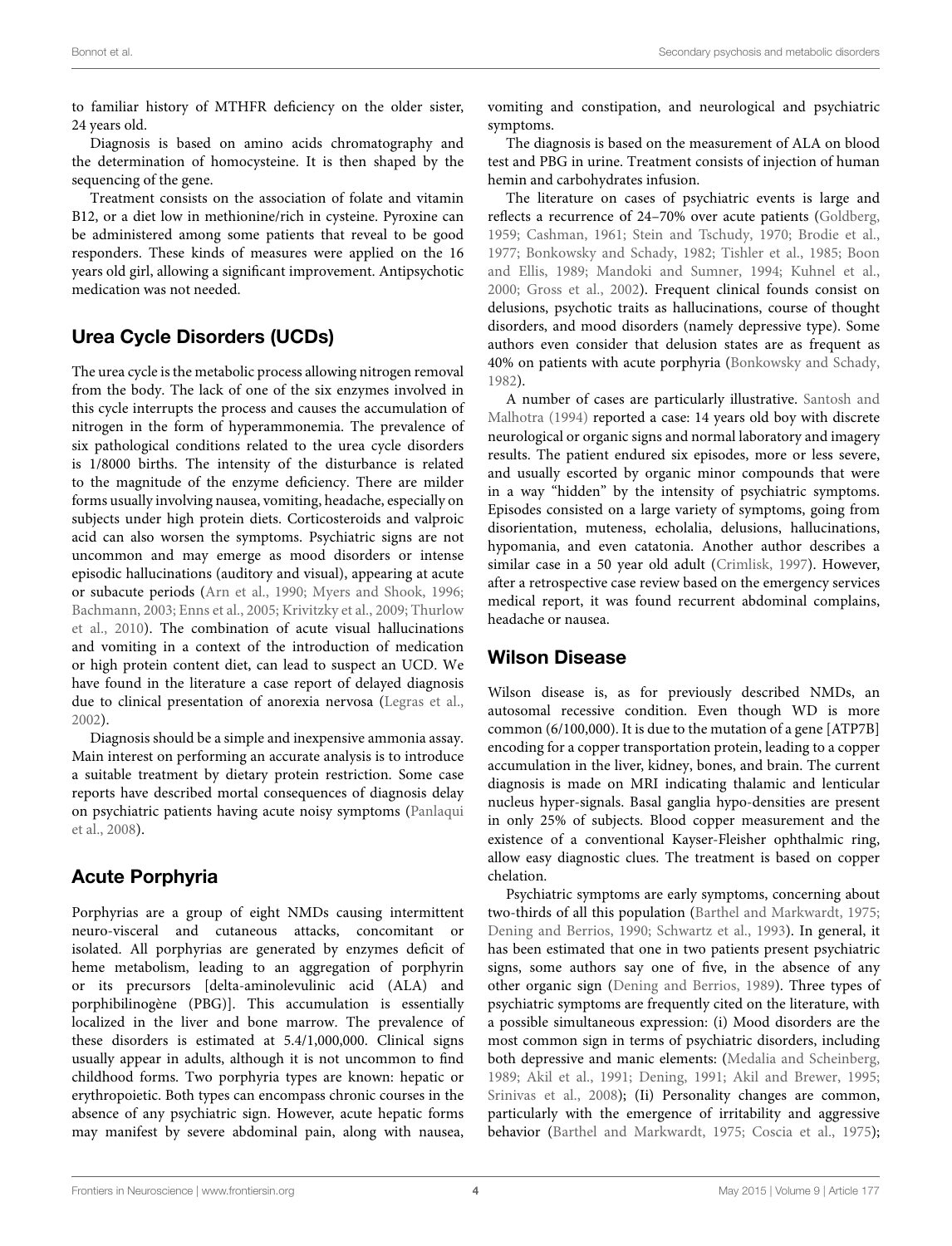(Iii) less common, but not less severe, the schizophrenia-like symptoms, usually with catatonic presentation (Barthel and Markwardt, [1975;](#page-6-22) [Renaud et al., 1975;](#page-7-12) [Dening, 1985;](#page-6-29) Dening and Berrios, [1989;](#page-6-24) [Dening, 1991\)](#page-6-26). An initial report published on Akil and Brewer [\(1995\)](#page-6-27) founded a 10% frequency of Wilson Disease having schizophrenic-like disorders. A more recent meta-analysis has outlined a 2.4% frequency [\(Taly et al., 2007\)](#page-7-13).

However, hallucinations are often reported and they are considered, by far, as the more recurrent psychiatric symptom [\(Sagawa et al., 2003;](#page-7-14) [Wichowicz et al., 2006;](#page-7-15) [Spyridi et al.,](#page-7-16) [2008;](#page-7-16) [Stiller et al., 2008\)](#page-7-17). Early diagnosis is particularly important due to consequences on school and learning. Complex cognitive disorders involving executive functions, memory and neuro-visual., are commonly reported on Wilson's disease patients.

Antipsychotic treatments represent a main frustration. It is often said, in a large number of reports, that antipsychotics exacerbate psychiatric disorders, which can also be a warning sign to make an active search of WD diagnosis. First and foremost, there is an increased risk of developing antipsychotics neurological side effects [\(Tu, 1981\)](#page-7-18). Second generation antipsychotics are less concerned than first generation ones. Electroconvulsive therapy has proven to be an effective therapeutic alternative, and may be indicated in front of massive antipsychotics side effects or hepatic insult [\(Shah and Kumar,](#page-7-19) [1997\)](#page-7-19).

# Niemann Pick Type C Disease (NPC)

The NPC is an autosomal recessive disease associated with a mutation of the NPC1 gene in 95% of cases and NPC2 on 4%. The metabolic mechanism is more complex than for other pathologies mentioned in this article, due to the absence of enzyme deficiency. Indeed, mutations produce a defect in the intracellular transport of cholesterol, glycosphingolipids and sphingosine, leading to their abnormal storage inside the lysosomal compartment. The accumulation is found in various tissues, particularly in the liver and spleen for derived unesterified cholesterol and gangliosides GM2 and GM3 in the brain. Therefore, clinical presentation is extremely diverse with a plenitude of non-specific symptoms.

Early signs can come out before the age of 10 years, mainly neurological. Although, many diagnoses are made on systemic, non-specific isolated signs as neonatal jaundice or splenomegaly. Late diagnoses, sometimes up to 70 years, have very different presentations, and psychiatric signs are not rare. It is estimated that the age of onset of neurological signs is a key element. Usually, non-infantile forms are presented by neurological signs of ataxia type dysarthria, dysphagia, deafness, or cataplexy.

One of the most important signs is supra-nuclear gaze palsy (SNP), constituting an early and almost always presenting sign. Although simple, the SNP is often not explored during medical examination. Eye movements are possible if the examiner asks the patient to follow his finger or a pen, but they become impossible when the subject attempts to do it spontaneously. The diagnosis is made by skin biopsy, Filipin staining test and fibroblast culture. Drug treatment is Miglustat, slowing the progression of the disease [\(Patterson et al., 2007;](#page-7-20) [Bonnot et al.,](#page-6-30) [2011\)](#page-6-30).

The development of psychiatric symptoms is therefore an exceptional opportunity for early diagnosis and treatment [\(Vanier, 2010\)](#page-7-21).

NPC cases exhibiting schizophrenia like disorders, without neurological signs, have been reported in the literature. These are not uncommon in clinical practice (for a review see Bonnot et al., [2011\)](#page-6-30). Additionally, there were some interesting cases of schizophrenia with developmental history of autism spectrumlike disorders [\(Sandu et al., 2009\)](#page-7-22).

In most cases, visual hallucinations are a crucial finding, although this is quite an unusual sign in the classical forms of schizophrenia. Despite the absence of a typical cognitive profile in these patients, the existence of a frontal syndrome is often found, namely through a lack of interpersonal distance. This excessive familiarity can be an early alerting clinical signal [\(Klarner et al., 2007\)](#page-6-31).

# Cerebrotendinous Xanthomatosis (CTX)

The CTX is an autosomal recessive pathology altering the synthesis of bile acid. It is caused by a mutation of the CYP27A1 gene, located on the long arm of chromosome 2. This gene encodes the 27-sterol-hydroxylase involved in the synthesis of cholic and chenodeoxycholic acids. Al altered synthesis of these products, facilitates the accumulation of cholesterol and cholestanol in the brain and tissues, particularly tendons. Xanthomas, consisting on lipids accumulation in the superficial dermis, are a visible core clinical sign. Its prevalence is estimated at 2/100,000 [\(Bonnot et al., 2010\)](#page-6-32).

The classic clinical presentation is a variable combination of childhood developmental disabilities, juvenile cataracts, chronic diarrhea and epilepsy. Neurological decline and psychiatric symptoms often appear during adolescence. The neurological signs are often a progressive spastic paraparesis, cerebellar ataxia, polyneuropathy, and cognitive impairment. Tendon xanthomas are not rare, constituting a clear distinctive sign. MRI shows a typical dendritic hyper-signal on cerebellar nuclei regions. Diagnosis confirmation is made by plasma cholestanol measures and gene sequencing.

Acute schizophrenic like episodes have been described. Although, other behavioral disorders are largely more frequent amid childhood and adolescence, especially Attention Deficit Hyperactivity Disorders (ADHD) [\(Sedel et al., 2007\)](#page-7-23). Altogether, psychiatric symptoms concern around 10% of CTX patients, under diverse forms including depression, psychosis, and ADHD [\(Fraidakis, 2013\)](#page-6-33).

Treatment is based on chenodeoxycholic acid.

# NMDs and Psychiatric Symptoms Overview

Based on collected data and literature review on clinical observations, we propose a comprehensive list of atypicalness key signs and useful warning signs leading to the search for organic pathology, especially a neurometabolic disease.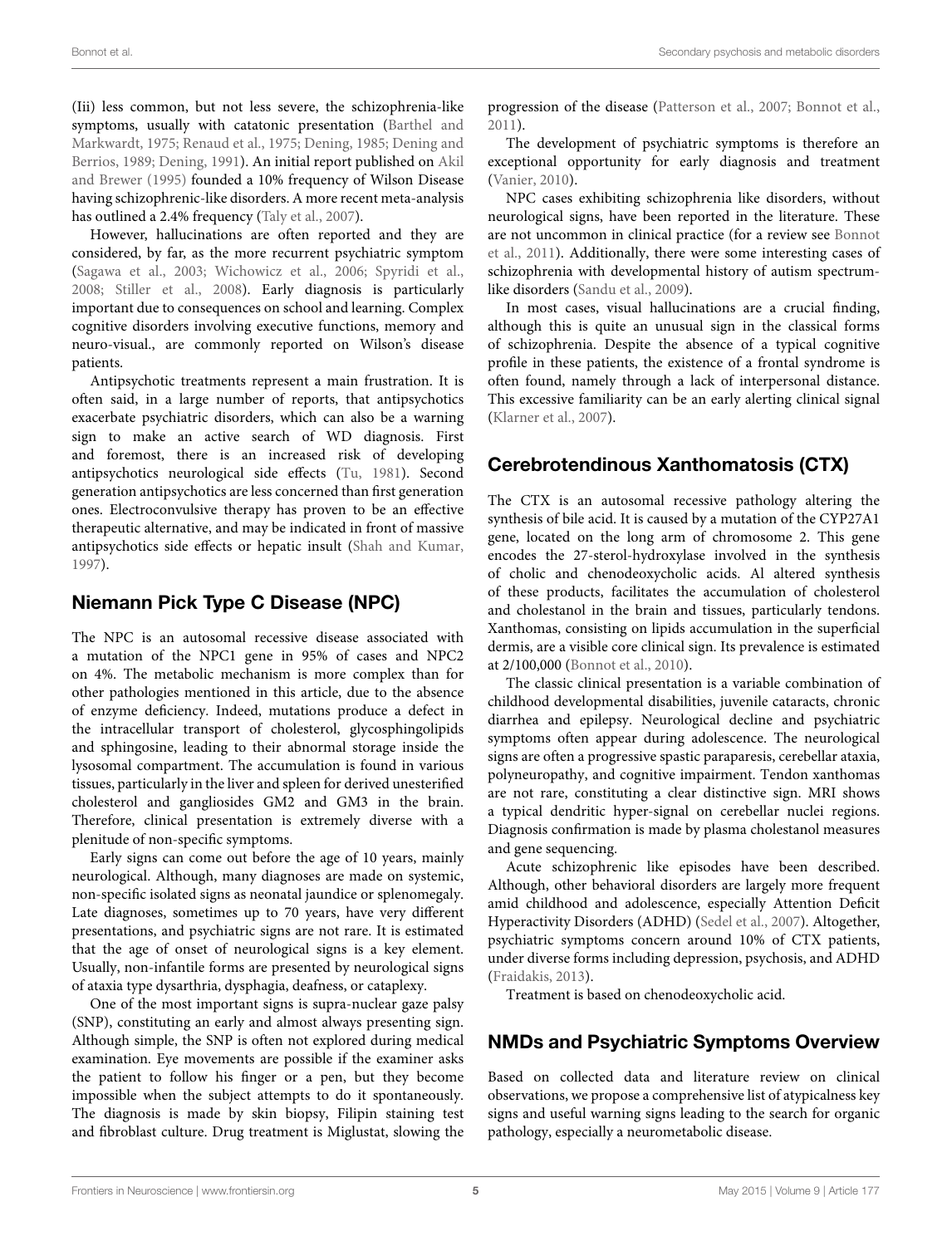# **Discussion**

Schizophrenia spectrum disorders are associated with a wide variety of diseases, both neurological, immunological, neuro-metabolic, genetic, endocrinological, as well as other related conditions induced by medications or toxic substances.

Organic diseases in these cases are called "associated," while schizophrenia is "secondary." It is worthy to highlight the fact that organicity in psychiatric conditions makes part of a long date discussion about the origins of mental illness in general (for a historic overview of this discussion, see [Conrad, 1960;](#page-6-34) [Neumarker, 2001\)](#page-7-24). Indeed, psychiatric diseases due to organic condition have a distinct recognition DSM or ICD classification, distinguished from to the so called "pure" psychiatric diseases. The IEM described below show that cognitive and symptomatic sequels are common in this field. Moreover, most of the psychiatric symptoms may decrease after treatment of organic condition, especially in disease that affect subjects during development. IEM help us to understand the multidimensional developmental aspects of the psychiatric diseases.

The neurometabolic disorders assemble a large number of diseases, for some of them, unfortunately quite unknown. One of the major interest on reinforcing communication of the reality of these pathologies, comes from the existence of specific medications, some of them new and unfamiliar. The organicity in psychiatry is recognized as an essential element to explore in front of any initial psychiatric sing, still somatic explorations have yet to become a priority on clinical practice. The studies on the prevalence of organic disorders are rare, mainly because they face a major structural methodological difficulty. Undoubtedly, the prevalence of schizophrenic disorders is estimated at 1% of the general population, while that associated pathologies is much lower. Although an exhaustive search is not possible. However, one possible strategy is to approach these data by subpopulation studies. First, studies must be conducted on early forms of schizophrenia related symptoms that has been already reported in association with organic pathologies (Remschmidt and Theisen, [2012\)](#page-7-25). Then, catatonia outburst on childhood and adolescence, mostly associated with schizophrenia-like disorders, for which the largest case series record organic pathologies on 10–15% of cases [\(Cornic et al., 2009\)](#page-6-35).

Furthermore, it is important to remind the common association between a genetic dimension and schizophrenia, given by the 22q11 micro deletion. This condition is estimated to be present in 1–2% of schizophrenic patients and in 2–4% for the early onset forms [\(Vorstman et al., 2006;](#page-7-26) Hoogendoorn et al., [2008\)](#page-6-36). Allegedly it is possible to claim the existence of a significant proportion of patients with schizophrenia related disorders, associated with undiagnosed organic pathologies, although it is difficult to determine their prevalence in an accurate way.

It seems both unrealistic and unnecessary to transform each psychiatrist into an expert on rare diseases in general and neurometabolic disorders in particular. Psychiatry is mainly a clinical discipline, based on observation and the search of characteristic clinical signs in the search of the most suitable diagnosis. There are no idiosyncratic unequivocal signs and a large number of pathologies can share similar clinical features. Semiology is extremely rich and detailed; it is not infrequent to spot some signs that are not usually part of a given clinical picture. We dare to call these clinical signs "atypicalness."

Most of the atypical signs have been little described, however we dispose of a handful number of studies investigation populations of psychotic patients with associated disorders (schizophrenia and organic pathology without distinction) [\(Cutting, 1987;](#page-6-37) [Barak et al., 2002;](#page-6-38) [Horiguchi et al., 2009\)](#page-6-39). Heterogeneity of the possible co-morbidities between neurometabolic disorders and psychiatric symptoms could explain, in a sense, the weakness of available data. It seems legitimate to imagine that a genetic or chronic disease can express in diverse manners during an acute episode after particular food exposure or drug intoxication.

Catatonia is considered as an atypical symptom, even when exhibited by elder or younger patients. In the literature, it is often described that visual hallucinations, especially if they are larger than the acoustic-verbal hallucinations classic, are also very suggestive of atypicalness. Antipsychotic treatment resistance is also a frequently found element in some organic conditions. The existence of adverse drug reactions is a key warning point.

Case reports analyses describe a frequent incidence of antipsychotic sides effects, especially neurological. Extrapyramidal effects (akinesia, dystonia, dysarthria, and other akathisia) are particularly frequent in children under antipsychotic treatment [\(Cohen et al., 2012\)](#page-6-40). Some authors consider that these kinds of side effects could induce a misunderstanding of the clinical presentation and a delay on the accurate detection of underneath neurological signs.

Furthermore, the unusual existence of a rapid onset of psychiatric disorders could be linked to an organic underlying disease. Other listed warning symptoms are the presence of intellectual disabilities, not directly associated to a schizophrenia picture, or a cognitive deterioration in a normal developing child.

Laboratory tests screening for neurometabolic abnormalities is not recommended for all patients, but they are legitimate in case of a high suspicion of neurometabolic disorder.

# Conclusion

An extensive literature review highlights the fact that it is not uncommon to find the existence of hidden organic pathologies, particularly neurometabolic disorders, in association with psychiatric disorders. A large variety of symptoms has been reported, as autism-like symptoms, mood and anxious disorders, as well as behavioral, learning and cognitive disorders. Schizophrenia like symptoms are by far the most frequent psychiatric warning sing of neurometabolic disorders. Thus, it is crucial to make an early detection and diagnosis, especially when they are treatable, as in the case of the seven NMDs presented in the present review.

Purportedly, it will be quite useful to formalize a systematic clinical research in front of psychotic atypical signs and develop easy and usually low-cost measure, having a potential incidence on public health and a massive impact on patients' quality of life.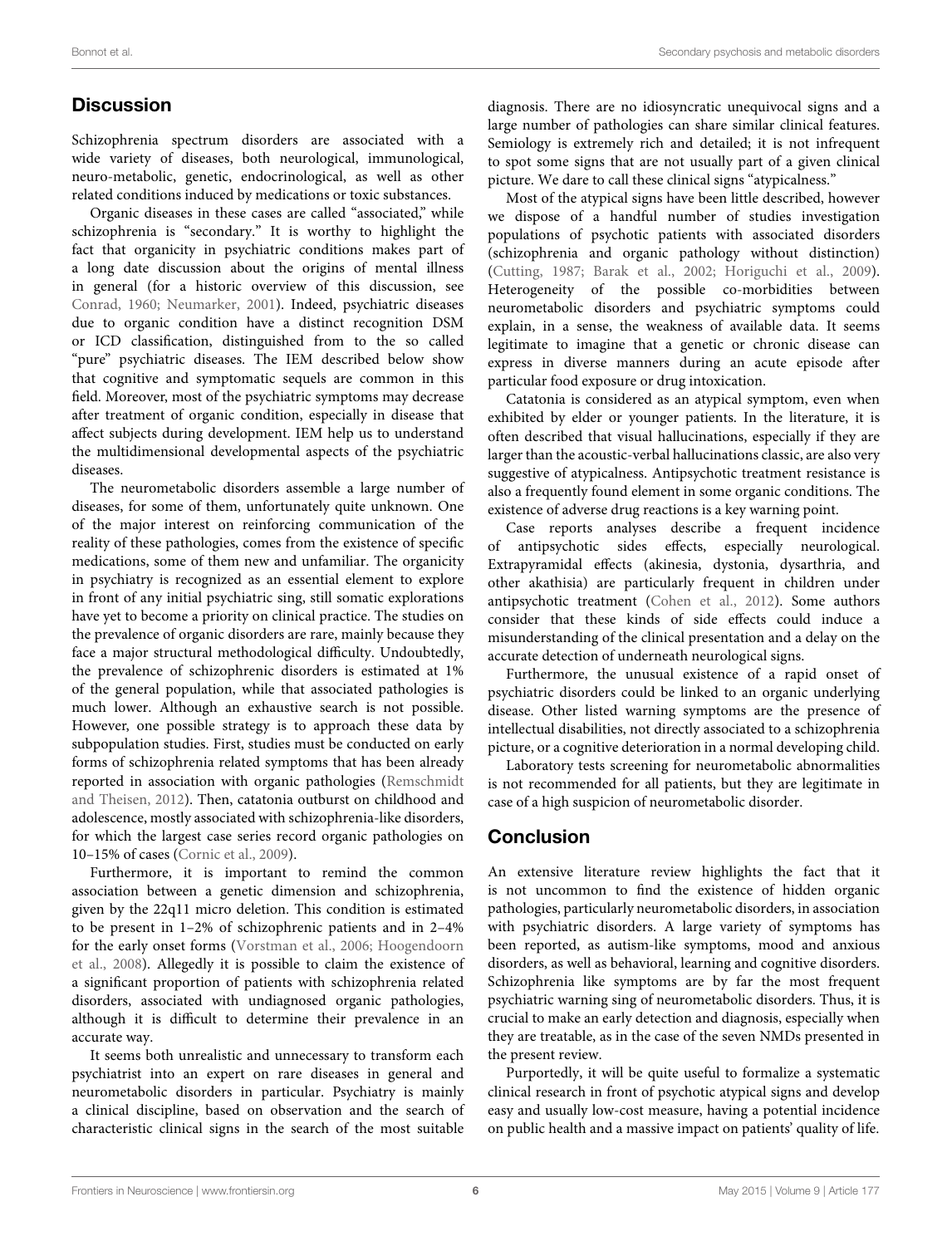# References

- <span id="page-6-5"></span>Abbott, M. H., Folstein, S. E., Abbey, H., and Pyeritz, R. E. (1987). Psychiatric manifestations of homocystinuria due to cystathionine betasynthase deficiency: prevalence, natural history, and relationship to neurologic impairment and vitamin B6-responsiveness. Am. J. Med. Genet. 26, 959–969. doi: 10.1002/ajmg.1320260427
- <span id="page-6-27"></span>Akil, M., and Brewer, G. J. (1995). Psychiatric and behavioral abnormalities in Wilson's disease. Adv. Neurol. 65, 171–178.
- <span id="page-6-25"></span>Akil, M., Schwartz, J. A., Dutchak, D., Yuzbasiyan-Gurkan, V., and Brewer, G. J. (1991). The psychiatric presentations of Wilson's disease. J. Neuropsychiatry Clin. Neurosci. 3, 377–382. doi: 10.1176/jnp.3.4.377
- <span id="page-6-3"></span>Applegarth, D. A., Toone, J. R., and Lowry, R. B. (2000). Incidence of inborn errors of metabolism in British Columbia, 1969–1996. Pediatrics 105, e10. doi: 10.1542/peds.105.1.e10
- <span id="page-6-8"></span>Arn, P. H., Hauser, E. R., Thomas, G. H., Herman, G., Hess, D., and Brusilow, S. W. (1990). Hyperammonemia in women with a mutation at the ornithine carbamoyltransferase locus. A cause of postpartum coma. N. Engl. J. Med. 322, 1652–1655. doi: 10.1056/NEJM199006073222307
- <span id="page-6-9"></span>Bachmann, C. (2003). Outcome and survival of 88 patients with urea cycle disorders: a retrospective evaluation. Eur. J. Pediatr. 162, 410–416. doi: 10.1007/s00431-003-1347-z
- <span id="page-6-38"></span>Barak, Y., Aizenberg, D., Mirecki, I., Mazeh, D., and Achiron, A. (2002). Very late-onset schizophrenia-like psychosis: clinical and imaging characteristics in comparison with elderly patients with schizophrenia. J. Nerv. Ment. Dis. 190, 733–736. doi: 10.1097/00005053-200211000-00002
- <span id="page-6-0"></span>Barbato, A. (1998). Schizophrenia and Public Health. Geneva: Division of Mental Health and Prevention of Substance Abuse, World Health Organization.
- <span id="page-6-22"></span>Barthel, W., and Markwardt, F. (1975). Aggregation of blood platelets by adrenaline and its uptake. Biochem. Pharmacol. 24, 1903–1904. doi: 10.1016/0006-2952(75)90415-3
- <span id="page-6-16"></span>Bonkowsky, H. L., and Schady, W. (1982). Neurologic manifestations of acute porphyria. Semin. Liver Dis. 2, 108–124.
- <span id="page-6-32"></span>Bonnot, O., Fraidakis, M. J., Lucanto, R., Chauvin, D., Kelley, N., Plaza, M., et al. (2010). Cerebrotendinous xanthomatosis presenting with severe externalized disorder: improvement after one year of treatment with chenodeoxycholic Acid. CNS Spectr.15, 231–236. doi: 10.1017/S1092852900000067
- <span id="page-6-4"></span>Bonnot, O., Klunemann, H. H., Sedel, F., Tordjman, S., Cohen, D., and Walterfang, M. (2014). Diagnostic and treatment implications of psychosis secondary to treatable metabolice disorders in adults: a systematic review. Orphanet. J. Rare Dis. 9, 1–14. doi: 10.1186/1750-1172-9-65
- <span id="page-6-30"></span>Bonnot, O., Leroy, A., Lucanto, R., and Cohen, D. (2011). Pourquoi s'intéresser à la maladie de Niemann Pick de type C quand on est psychiatre d'enfant et d'adolescent? Neuropsychiatr. Enfance Adolesc. 59, 385–391. doi: 10.1016/j.neurenf.2011.04.004
- <span id="page-6-17"></span>Boon, F. F., and Ellis, C. (1989). Acute intermittent porphyria in a children's psychiatric hospital. J. Am. Acad. Child Adolesc. Psychiatry. 28, 606–609. doi: 10.1097/00004583-198907000-00022
- <span id="page-6-15"></span>Brodie, M. J., Thompson, G. G., Moore, M. R., Beattie, A. D., and Goldberg, A. (1977). Hereditary coproporphyria. Demonstration of the abnormalities in haem biosynthesis in peripheral blood. Q. J. Med. 46, 229–241.
- <span id="page-6-14"></span>Cashman, M. D. (1961). Psychiatric aspects of acute porphyria. Lancet 1, 115–116. doi: 10.1016/S0140-6736(61)92169-9
- <span id="page-6-40"></span>Cohen, D., Bonnot, O., Bodeau, N., Consoli, A., and Laurent, C. (2012). Adverse effects of second-generation antipsychotics in children and adolescents: a Bayesian meta-analysis. J. Clin. Psychopharmacol. 32, 309–316. doi: 10.1097/JCP.0b013e3182549259
- <span id="page-6-34"></span>Conrad, K. (1960). "Die symptomatischen psychosen," in Klinische Psychiatrie, eds Cl. E. Benda, H. Binder, K. Conrad, R. Dreyer, Cl. Faust, K. Leonhard, H.-H. Meyer, C. Müller, M. Müller, K. Poeck, H. Ruffin, S. Sariola, W. Scheid, P.- B. Schneider, G. Schorsch, H. Solms, J. E. Staehelin, E. Stengel, H. Stutte, H. J. Weitbrecht, J. Wyrsch, and R. Wyss (Berlin; Heidelberg: Springer-Verlag), 369–436.
- <span id="page-6-35"></span>Cornic, F., Consoli, A., Tanguy, M. L., Bonnot, O., Perisse, D., Tordjman, S., et al. (2009). Association of adolescent catatonia with increased mortality and morbidity: evidence from a prospective follow-up study. Schizophr. Res. 113, 233–240. doi: 10.1016/j.schres.2009.04.021
- <span id="page-6-28"></span>Coscia, L., Causa, P., Giuliani, E., and Nunziata, A. (1975). Pharmacological properties of new neuroleptic compounds. Arzneimittelforschung 25, 1436–1442.
- <span id="page-6-21"></span>Crimlisk, H. L. (1997). The little imitator–porphyria: a neuropsychiatric disorder. J. Neurol. Neurosurg. Psychiatr. 62, 319–328. doi: 10.1136/jnnp.62.4.319
- <span id="page-6-37"></span>Cutting, J. (1987). The phenomenology of acute organic psychosis. Comparison with acute schizophrenia. Br. J. Psychiatry 151, 324–332. doi: 10.1192/bjp.151.3.324
- <span id="page-6-29"></span>Dening, T. R. (1985). Psychiatric aspects of Wilson's disease. Br. J. Psychiatry 147, 677–682. doi: 10.1192/bjp.147.6.677
- <span id="page-6-26"></span>Dening, T. R. (1991). The neuropsychiatry of Wilson's disease: a review. Int. J. Psychiatry Med. 21, 135–148. doi: 10.2190/BAFK-D0A7-Q1C4-V667
- <span id="page-6-24"></span>Dening, T. R., and Berrios, G. E. (1989). Wilson's disease. Psychiatric symptoms in 195 cases. ArchGenPsychiatry 46, 1126–1134. doi: 10.1001/archpsyc.1989.01810120068011
- <span id="page-6-23"></span>Dening, T. R., and Berrios, G. E. (1990). Wilson's disease: a longitudinal study of psychiatric symptoms. Biol. Psychiatry 28, 255–265. doi: 10.1016/0006- 3223(90)90581-L
- <span id="page-6-10"></span>Enns, G. M., O'Brien, W. E., Kobayashi, K., Shinzawa, H., and Pellegrino, J. E. (2005). Postpartum "psychosis" in mild argininosuccinate synthetase deficiency. Obstet. Gynecol. 105(5 Pt 2), 1244–1246. doi: 10.1097/01.AOG.0000157769.90230.24
- <span id="page-6-33"></span>Fraidakis, M. J. (2013). Psychiatric manifestations in cerebrotendinous xanthomatosis. Transl. Psychiatry. 3, e302. doi: 10.1038/tp.2013.76
- <span id="page-6-7"></span>Gilbody, S., Lewis, S., and Lightfoot, T. (2007). Methylenetetrahydrofolate reductase (MTHFR) genetic polymorphisms and psychiatric disorders: a HuGE review. Am. J. Epidemiol. 165, 1–13. doi: 10.1093/aje/kwj347
- <span id="page-6-13"></span>Goldberg, A. (1959). Acute intermittent porphyria: a study of 50 cases. Q. J. Med. 28, 183–209.
- <span id="page-6-20"></span>Gross, U., Puy, H., Meissauer, U., Lamoril, J., Deybach, J. C., Doss, M., et al. (2002). A molecular, enzymatic and clinical study in a family with hereditary coproporphyria. J. Inherit. Metab. Dis. 25, 279–286. doi: 10.1023/A:1016598207397
- <span id="page-6-1"></span>Harris, L. W., Wayland, M., Lan, M., Ryan, M., Giger, T., Lockstone, H., et al. (2008). The cerebral microvasculature in schizophrenia: a laser capture microdissection study. PLoS ONE 3:e3964. doi: 10.1371/journal.pone.0003964
- <span id="page-6-36"></span>Hoogendoorn, M. L., Vorstman, J. A., Jalali, G. R., Selten, J. P., Sinke, R. J., Emanuel, B. S., et al. (2008). Prevalence of 22q11.2 deletions in 311 Dutch patients with schizophrenia. Schizophr. Res. 98, 84–88. doi: 10.1016/j.schres.2007.09.025
- <span id="page-6-39"></span>Horiguchi, J., Miyaoka, T., and Shinno, H. (2009). Pathogenesis and symptomatology of hallucinations (delusions) of organic brain disorder and schizophrenia. Psychogeriatrics 9, 73–76. doi: 10.1111/j.1479-8301.2009.00282.x
- <span id="page-6-2"></span>Johnstone, E. C., Macmillan, J. F., and Crow, T. J. (1987). The occurrence of organic disease of possible or probable aetiological significance in a population of 268 cases of first episode schizophrenia. Psychol. Med. 17, 371–379. doi: 10.1017/S0033291700024922
- <span id="page-6-31"></span>Klarner, B., Klunemann, H. H., Lurding, R., Aslanidis, C., and Rupprecht, R. (2007). Neuropsychological profile of adult patients with Niemann-Pick C1 (NPC1) mutations. J. Inherit. Metab. Dis. 30, 60–67. doi: 10.1007/s10545-006- 0417-6
- <span id="page-6-11"></span>Krivitzky, L., Babikian, T., Lee, H. S., Thomas, N. H., Burk-Paull, K. L., and Batshaw, M. L. (2009). Intellectual., adaptive, and behavioral functioning in children with urea cycle disorders. Pediatr. Res. 66, 96–101. doi: 10.1203/PDR.0b013e3181a27a16
- <span id="page-6-19"></span>Kuhnel, A., Gross, U., and Doss, M. O. (2000). Hereditary coproporphyria in Germany: clinical-biochemical studies in 53 patients. Clin. Biochem. 33, 465–473. doi: 10.1016/S0009-9120(00)00159-4
- <span id="page-6-12"></span>Legras, A., Labarthe, F., Maillot, F., Garrigue, M. A., Kouatchet, A., and Ogier de Baulny, H. (2002). Late diagnosis of ornithine transcarbamylase defect in three related female patients: polymorphic presentations. Crit. Care Med. 30, 241–244. doi: 10.1097/00003246-200201000-00035
- <span id="page-6-6"></span>Li, S. C., and Stewart, P. M. (1999). Homocystinuria and psychiatric disorder: a case report. Pathology 31, 221–224. doi: 10.1080/003130299105025
- <span id="page-6-18"></span>Mandoki, M. W., and Sumner, G. S. (1994). Psychiatric manifestations of hereditary coproporphyria in a child. J. Nerv. Ment. Dis. 182, 117–118. doi: 10.1097/00005053-199402000-00012